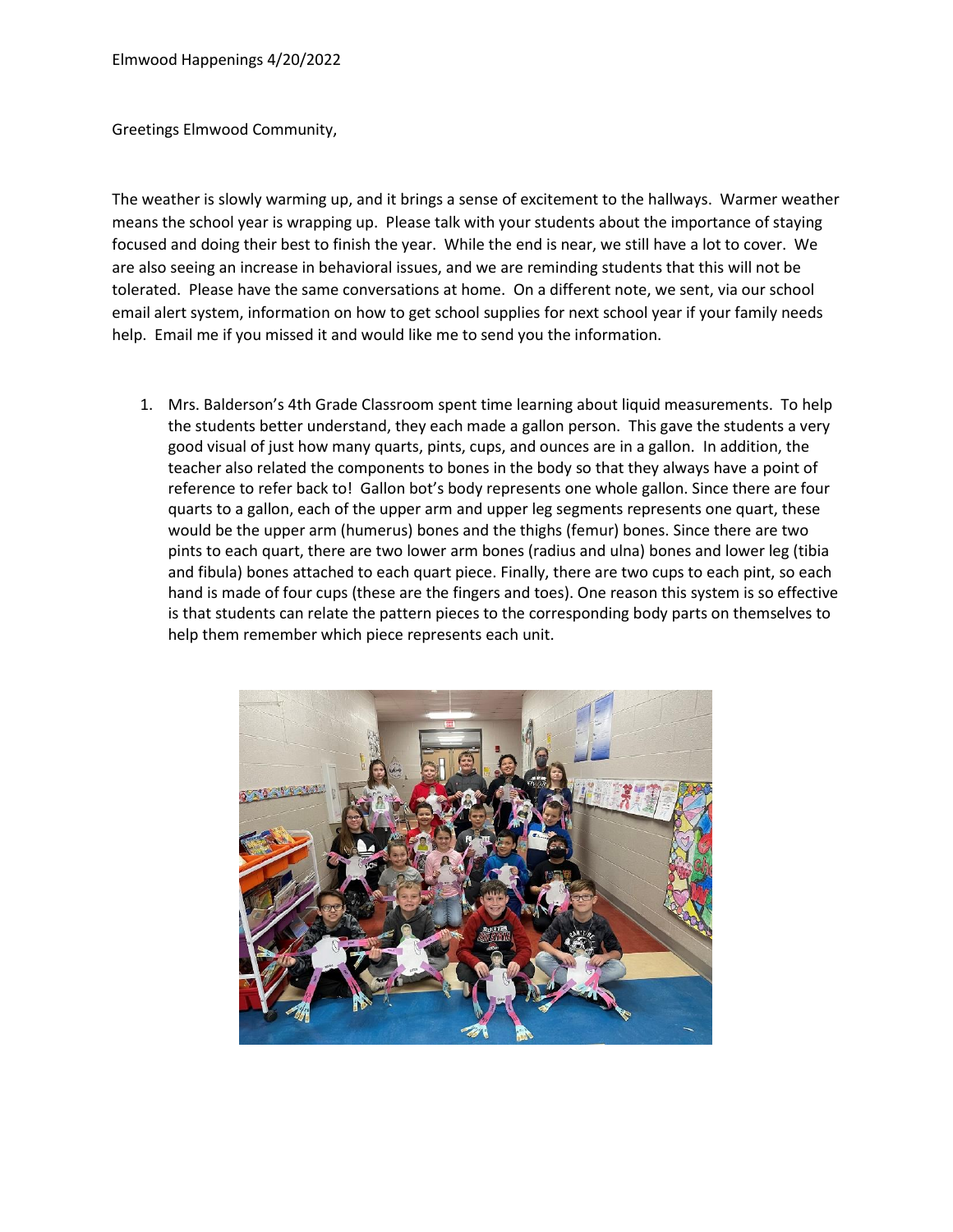2. As part of our DARE program, Deputy Thompson, our School Resource Officer, spends time with our 3<sup>rd</sup> grade classes. Deputy Thompson is teaching "The Eddie Eagle Gun Safety Classes" to these students.

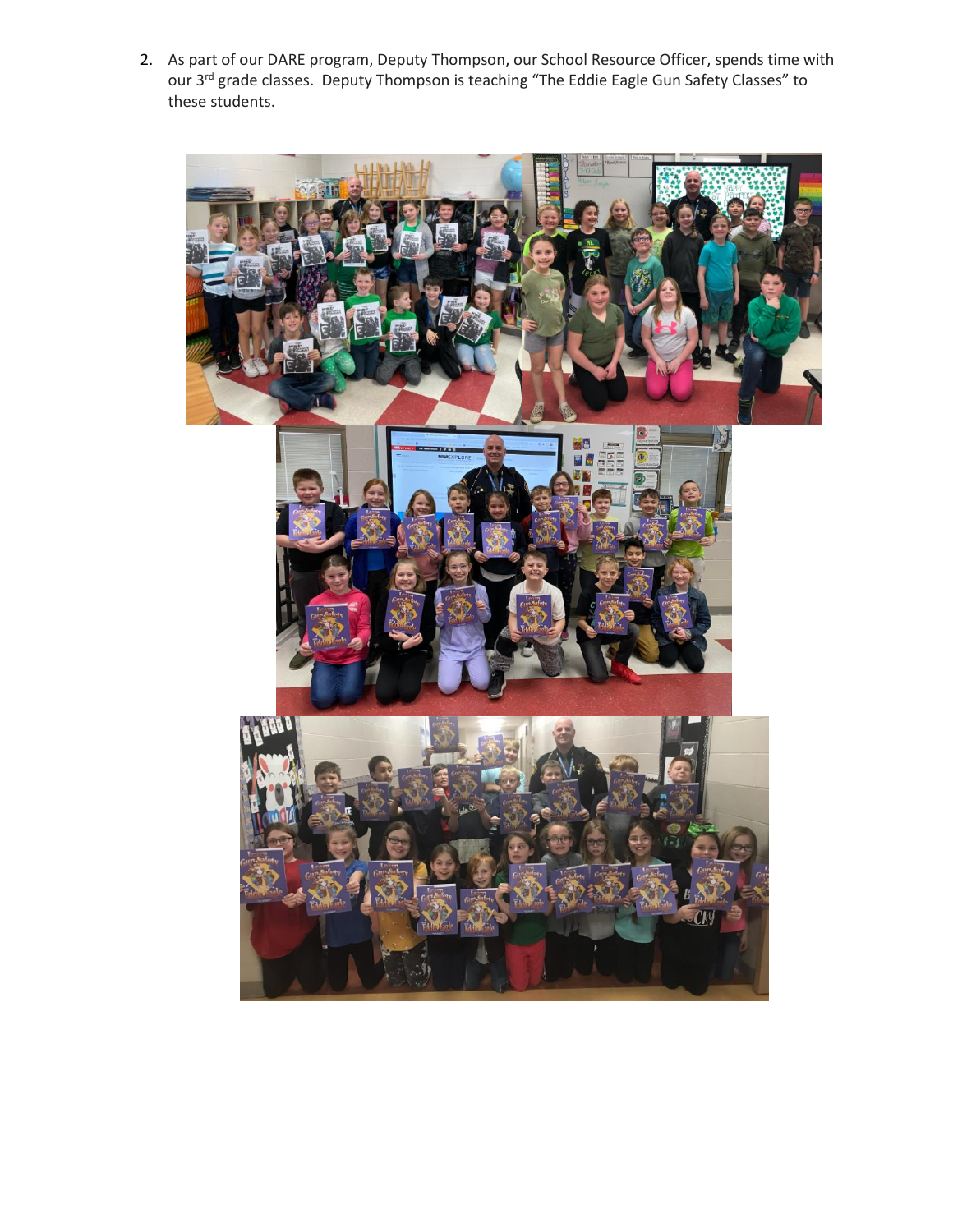3. Another part of our DARE program which is completed over a 4-week time frame is with our  $4<sup>th</sup>$ grade classes. Deputy Thompson introduces DARE topics through many conversations and activities.



4. Attention Elmwood Parents of Infants to 3 years old:

Do you have questions or concerns about your child's development?

If you're concerned that a child may have a delay or disability, it's important to refer them for Early Intervention as soon as possible. Early Intervention can address all types of concerns, like crawling or walking, speech delays, or social interaction like playing with other children. It is available in every part of the state and to any eligible child, regardless of the family's income.

Making a referral to Help Me Grow's system of supports is a simple way to help Ohio's children and their families get the services they need. Anyone can refer a family for home visiting or early intervention services.

Here are a few upcoming events for students and/or family that you may want to be aware of:

- April 20<sup>th</sup> through 22<sup>nd</sup> 5<sup>th</sup> Grade Camp
	- Monday, April 25<sup>th</sup> Kindergarten Screenings
- Thursday, April 28<sup>th</sup> HS Choir, Disney Concert at 7 PM
- Saturday, April  $30<sup>th</sup>$ Prom
- Tuesday, May  $3^{\text{rd}}$ Election Day
- Monday, May 9<sup>th</sup> Elmwood Board of Education
- Thursday, May  $12<sup>th</sup>$  Kindergarten Graduation at 6 PM
- Sunday, May  $15<sup>th</sup>$  Spring Arts Festival
- Sunday, May  $15^{th}$  Senior Baccalaureate Service @ 6:30 PM
- Monday, May  $16<sup>th</sup>$  HS Awards and Scholarship Night
- Sunday, May  $22^{nd}$  Graduation at 2 PM
- Tuesday, May  $24<sup>th</sup>$  Elementary Awards Day
	- Wednesday, May  $25<sup>th</sup>$  Elementary Field Day
- Friday, May 27<sup>th</sup> Currently scheduled last day for students